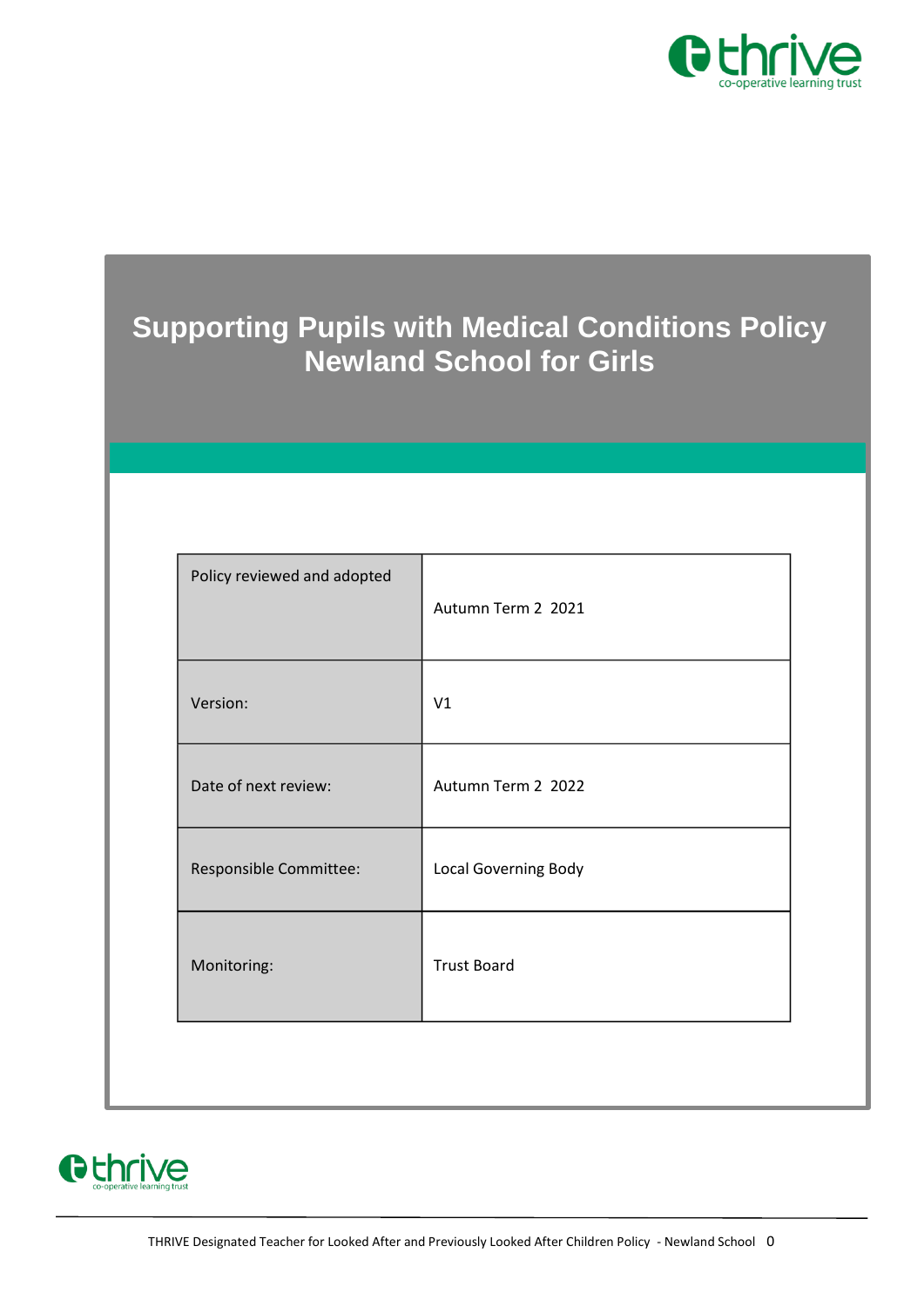

## **Contents**

| <b>Introduction</b>                                   | $\overline{2}$ |
|-------------------------------------------------------|----------------|
| 1 Aims                                                | $\overline{c}$ |
| 2 Legislation and statutory responsibilities          | 2              |
| <b>3 Rules and responsibilities</b>                   | 3              |
| 3.1 The Local Governing Board (LGB)                   | 3              |
| 3,2 The headteacher                                   | 3              |
| 3.3 Staff                                             | 3              |
| 3.4 Parents                                           | 3              |
| 3.5 Pupils                                            | 4              |
| 3.6 School nurses and other healthcare professionals  | 4              |
| <b>4 Equal Opportunities</b>                          | 4              |
| 5 Being notified that a child has a medical condition | 4              |
| <b>6 Individual Healthcare Plans</b>                  | 5              |
| <b>7 Managing Medicines</b>                           | 6              |
| 7.1 Controlled Drugs                                  | 7              |
| 7.2 Pupils managing their own needs                   | 7              |
| 7.3 Unacceptable practice                             | $\overline{7}$ |
| <b>8 Emergency Procedures</b>                         | 8              |
| <b>9 Training</b>                                     | 8              |
| <b>10 Record Keeping</b>                              | 8              |
| <b>11 Liability and Indemnity</b>                     | 8              |
| <b>12 Complaints</b>                                  | 9              |
| <b>13 Monitoring Arrangements</b>                     | 9              |
| <b>14 Links to Other Policies</b>                     | 9              |
| <b>15 Public Sector Equality Duty</b>                 | 9              |
| <b>16 Person Responsible</b>                          | 9              |

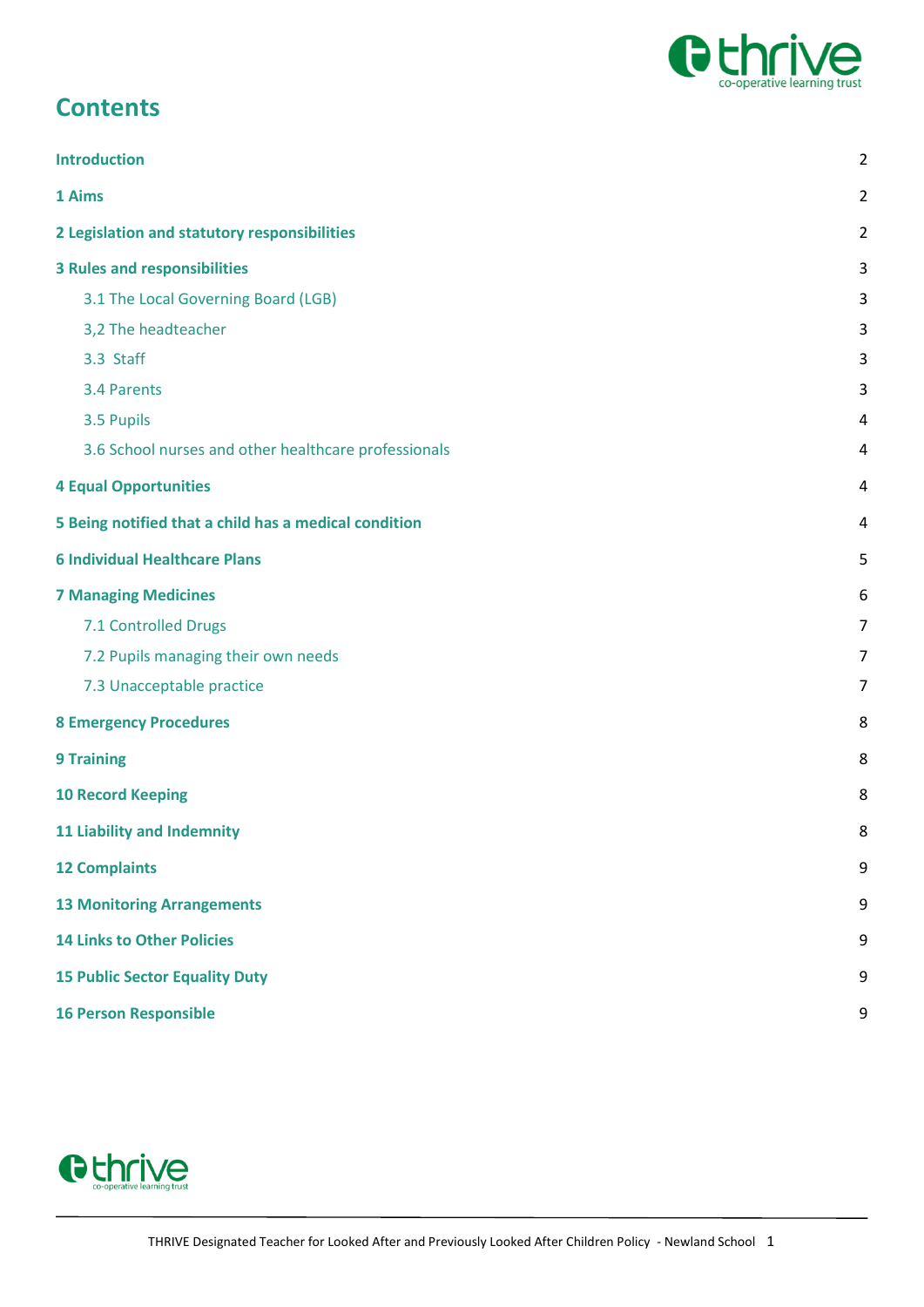

## <span id="page-2-0"></span>**Introduction**

Our vision, underpinned by co-operative values<sup>1</sup>, is threefold; to work in partnership with the community we serve to combat social exclusion and deprivation, to build a sustainable and vibrant community and local economy, and to provide learners with a global perspective helping them to become responsible and articulate citizens in a global economy. We will achieve this by delivering the highest possible standards of education, and for this we rely on the performance of all our employees. With this in mind the Trust is committed to providing staff with development opportunities and support.

The success of THRIVE is due to our employees performing at a consistently high level,through a shared passion for teaching and learning, high aspirations for student learning, with each individual continually developing and growing professionally.

Prior to final approval by the LGB, this policy has been the subject of review and suggested amendments have been taken into consideration and changes made where they can be agreed.

## <span id="page-2-1"></span>**1 Aims**

The school aims to ensure that:

- Pupils, staff and parents understand how our school will support pupils with medical conditions
- Pupils with medical conditions are properly supported to allow them to access the same education as other pupils, including school trips and sporting activities

The local local governing board will implement this policy by:

- Making sure sufficient staff are suitably trained
- Making staff aware of pupil's condition, where appropriate
- Making sure there are cover arrangements to ensure someone is always available to support pupils with medical conditions
- Providing supply teachers with appropriate information about the policy and relevant pupils
- Developing and monitoring individual healthcare plans (IHPs)

#### **The named person with responsibility for implementing this policy is Linda Iveson**

#### **2 Legislation and statutory responsibilities**

<span id="page-2-2"></span>This policy meets the requirements under [Section 100 of the Children and Families Act 2014,](http://www.legislation.gov.uk/ukpga/2014/6/part/5/crossheading/pupils-with-medical-conditions) which places a duty on local governing boards to make arrangements for supporting pupils at their school with medical conditions.

It is also based on the Department for Education's statutory guidance: [Supporting pupils at school with medical](https://www.gov.uk/government/uploads/system/uploads/attachment_data/file/484418/supporting-pupils-at-school-with-medical-conditions.pdf)  [conditions.](https://www.gov.uk/government/uploads/system/uploads/attachment_data/file/484418/supporting-pupils-at-school-with-medical-conditions.pdf)

This policy also complies with our funding agreement and articles of association.

 $^1$  self-help, self-responsibility, democracy, equality, equity, solidarity, honesty, openness, social responsibility and caring for others



1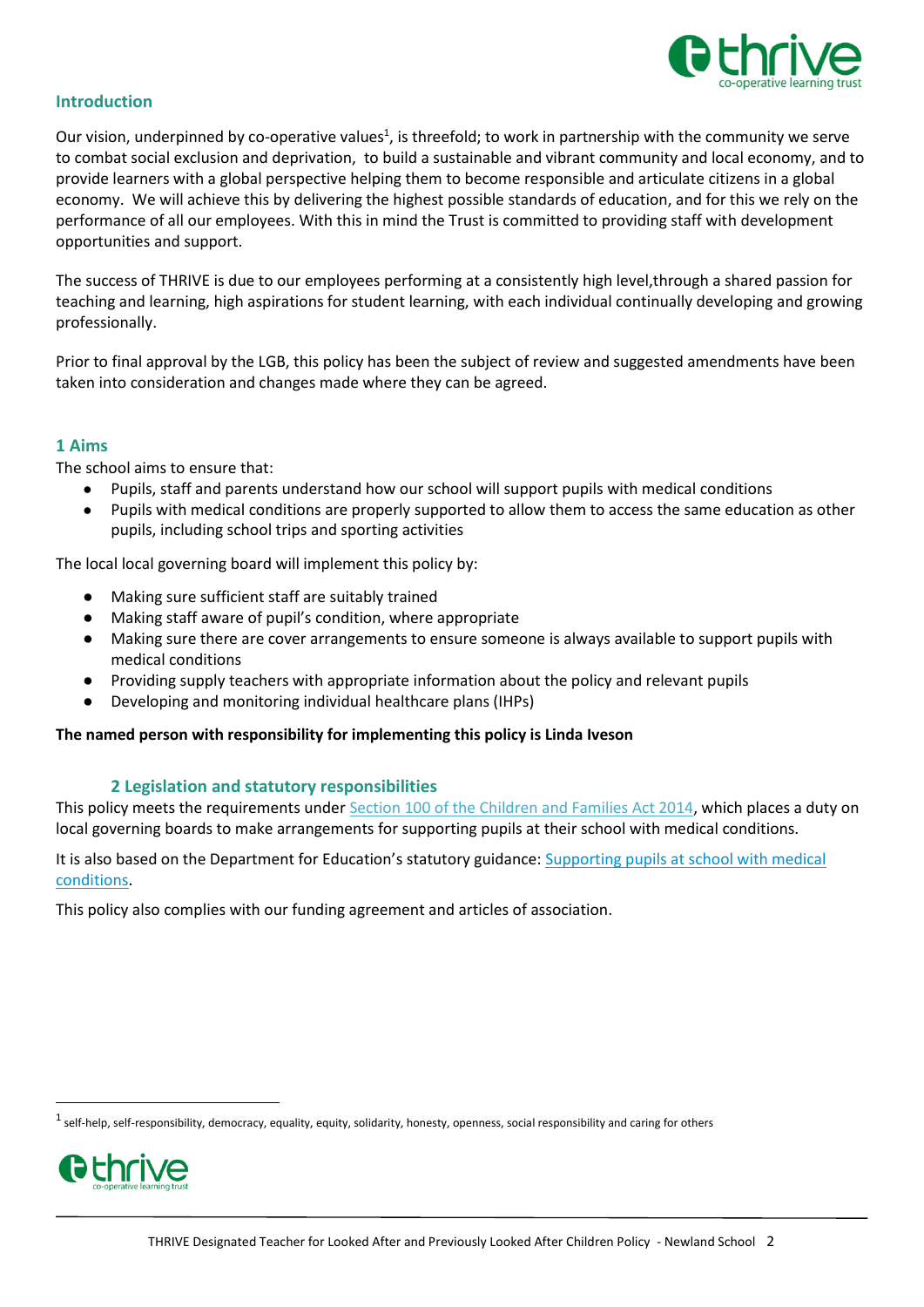

## <span id="page-3-0"></span>**3 Rules and responsibilities**

#### <span id="page-3-1"></span>3.1 The Local Governing Board (LGB)

The local governing board has ultimate responsibility to make arrangements to support pupils with medical conditions. The local governing board will ensure that sufficient staff have received suitable training and are competent before they are responsible for supporting children with medical conditions.

## <span id="page-3-2"></span>3,2 The headteacher

The headteacher will:

- Make sure all staff are aware of this policy and understand their role in its implementation
- Ensure that there is a sufficient number of trained staff available to implement this policy and deliver against all individual healthcare plans (IHPs), including in contingency and emergency situations
- Take overall responsibility for the development of IHPs
- Make sure that school staff are appropriately insured and aware that they are insured to support pupils in this way
- Contact the school nursing service in the case of any pupil who has a medical condition that may require support at school, but who has not yet been brought to the attention of the school nurse
- Ensure that systems are in place for obtaining information about a child's medical needs and that this information is kept up to date

## <span id="page-3-3"></span>3.3 Staff

Supporting pupils with medical conditions during school hours is not the sole responsibility of one person. Any member of staff may be asked to provide support to pupils with medical conditions, although they will not be required to do so. This includes the administration of medicines.

Those staff who take on the responsibility to support pupils with medical conditions will receive sufficient and suitable training, and will achieve the necessary level of competency before doing so.

Teachers will take into account the needs of pupils with medical conditions that they teach. All staff will know what to do and respond accordingly when they become aware that a pupil with a medical condition needs help.

#### <span id="page-3-4"></span>3.4 Parents

Parents will:

- Provide the school with sufficient and up-to-date information about their child's medical needs
- Be involved in the development and review of their child's IHP and may be involved in its drafting
- Carry out any action they have agreed to as part of the implementation of the IHP e.g. provide medicines and equipment

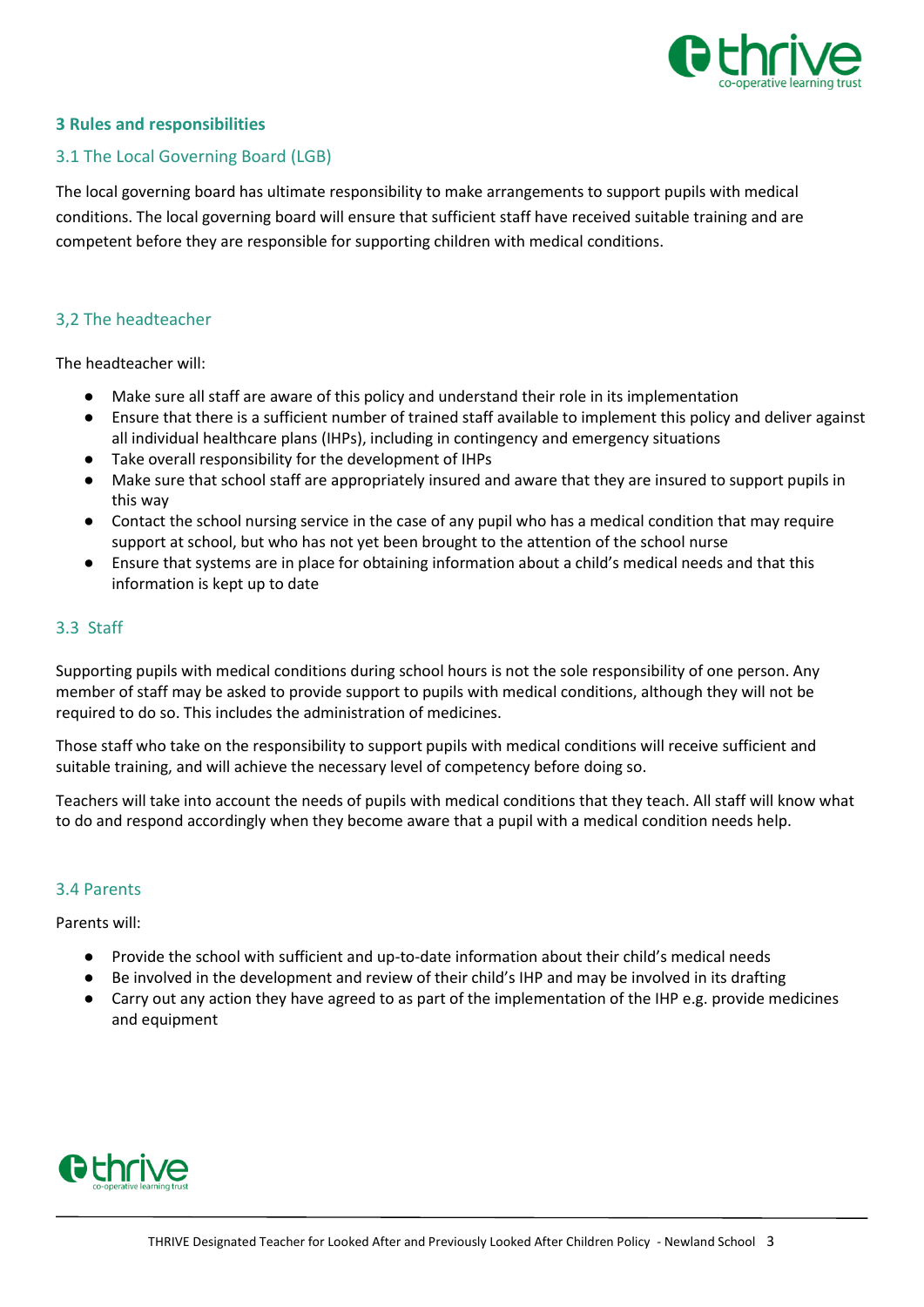

## <span id="page-4-0"></span>3.5 Pupils

Pupils with medical conditions will often be best placed to provide information about how their condition affects them. Pupils should be fully involved in discussions about their medical support needs and contribute as much as possible to the development of their IHPs. They are also expected to comply with their IHPs.

## <span id="page-4-1"></span>3.6 School nurses and other healthcare professionals

Our school nursing service will notify the school when a pupil has been identified as having a medical condition that will require support in school. This will be before the pupil starts school, wherever possible.

Healthcare professionals, such as GPs and paediatricians, will liaise with the schools nurses and notify them of any pupils identified as having a medical condition.

## <span id="page-4-2"></span>**4 Equal Opportunities**

Our school is clear about the need to actively support pupils with medical conditions to participate in school trips and visits, or in sporting activities, and not prevent them from doing so.

The school will consider what reasonable adjustments need to be made to enable these pupils to participate fully and safely on school trips, visits and sporting activities.

Risk assessments will be carried out so that planning arrangements take account of any steps needed to ensure that pupils with medical conditions are included. In doing so, pupils, their parents and any relevant healthcare professionals will be consulted.

## <span id="page-4-3"></span>**5 Being notified that a child has a medical condition**

When the school is notified that a pupil has a medical condition, the process outlined below will be followed to decide whether the pupil requires an IHP.

The school will make every effort to ensure that arrangements are put into place within 2 weeks, or by the beginning of the relevant term for pupils who are new to our school.

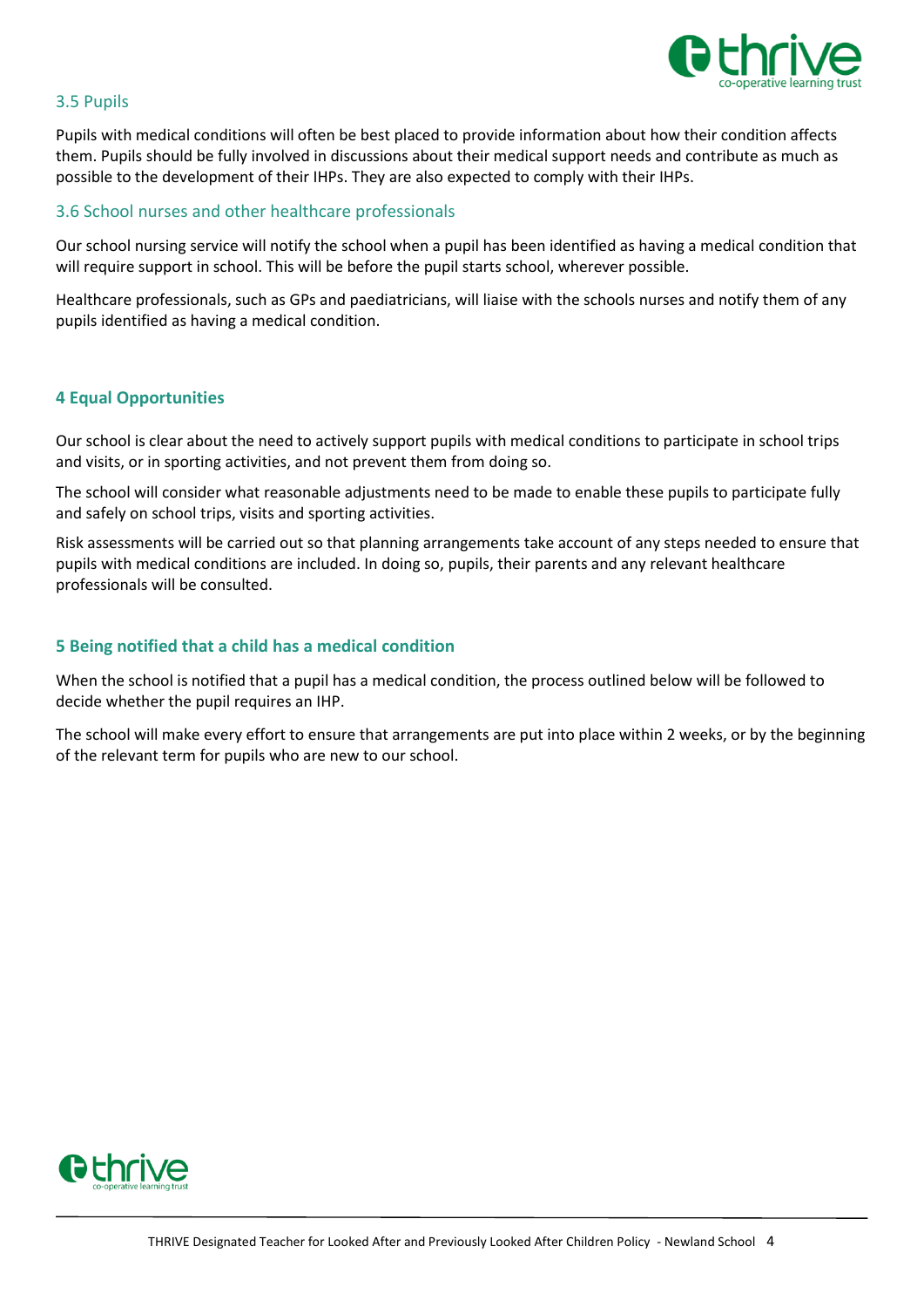



## <span id="page-5-0"></span>**6 Individual Healthcare Plans**

The headteacher has overall responsibility for the development of IHPs for pupils with medical conditions. This has been delegated to the Special Needs Coordinator/s.

Plans will be reviewed at least annually, or earlier if there is evidence that the pupil's needs have changed.

Plans will be developed with the pupil's best interests in mind and will set out:

- What needs to be done
- When
- By whom

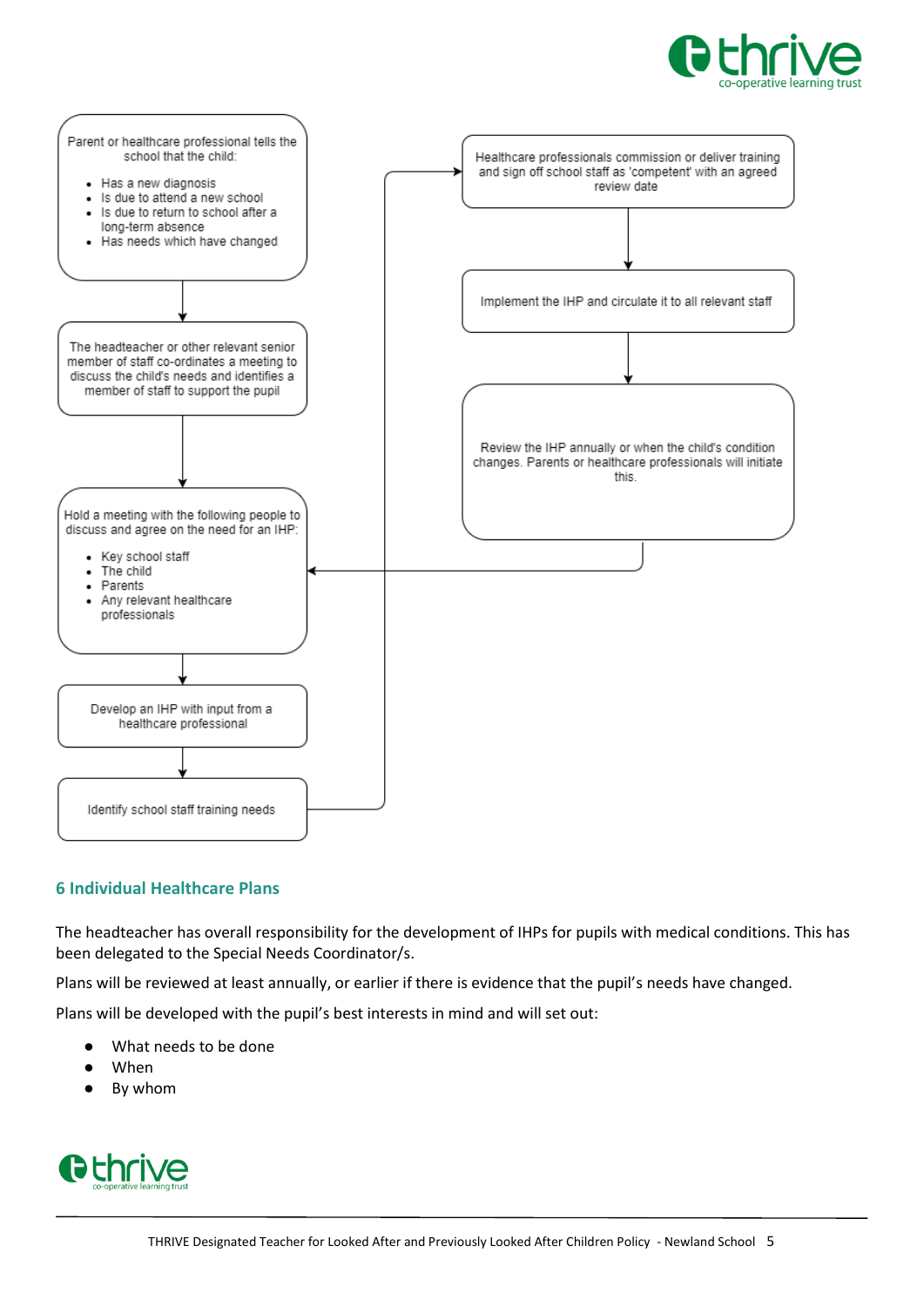

Not all pupils with a medical condition will require an IHP. It will be agreed with a healthcare professional and the parents when an IHP would be inappropriate or disproportionate. This will be based on evidence. If there is not a consensus, the headteacher will make the final decision.

Plans will be drawn up in partnership with the school, parents and a relevant healthcare professional, such as the school nurse, specialist or paediatrician, who can best advise on the pupil's specific needs. The pupil will be involved wherever appropriate.

IHPs will be linked to, or become part of, any statement of special educational needs (SEN) or education, health and care (EHC) plan. If a pupil has SEN but does not have a statement or EHC plan, the SEN will be mentioned in the IHP.

The level of detail in the plan will depend on the complexity of the child's condition and how much support is needed. The local governing board and to the Special Needs Coordinator/s will consider the following when deciding what information to record on IHPs:

- The medical condition, its triggers, signs, symptoms and treatments
- The pupil's resulting needs, including medication (dose, side effects and storage) and other treatments, time, facilities, equipment, testing, access to food and drink where this is used to manage their condition, dietary requirements and environmental issues, e.g. crowded corridors, travel time between lessons
- Specific support for the pupil's educational, social and emotional needs. For example, how absences will be managed, requirements for extra time to complete exams, use of rest periods or additional support in catching up with lessons, counselling sessions
- The level of support needed, including in emergencies. If a pupil is self-managing their medication, this will be clearly stated with appropriate arrangements for monitoring
- Who will provide this support, their training needs, expectations of their role and confirmation of proficiency to provide support for the pupil's medical condition from a healthcare professional, and cover arrangements for when they are unavailable
- Who in the school needs to be aware of the pupil's condition and the support required
- Arrangements for written permission from parents and the headteacher for medication to be administered by a member of staff, or self-administered by the pupil during school hours
- Separate arrangements or procedures required for school trips or other school activities outside of the normal school timetable that will ensure the pupil can participate, e.g. risk assessments
- Where confidentiality issues are raised by the parent/pupil, the designated individuals to be entrusted with information about the pupil's condition
- What to do in an emergency, including who to contact, and contingency arrangements

## <span id="page-6-0"></span>**7 Managing Medicines**

Prescription and non-prescription medicines will only be administered at school:

- When it would be detrimental to the pupil's health or school attendance not to do so **and**
- Where we have parents' written consent

## **The only exception to this is where the medicine has been prescribed to the pupil without the knowledge of the parents.**

Pupils under 16 will not be given medicine containing aspirin unless prescribed by a doctor.

Anyone issuing a pupil with their medication (for example, for pain relief) will first check maximum dosages and when the previous dosage was taken. Staff will not provide medication, for example for pain relief unless this has been provided by the parent for such purposes. Parents will always be informed.

The school will only accept prescribed medicines that are:

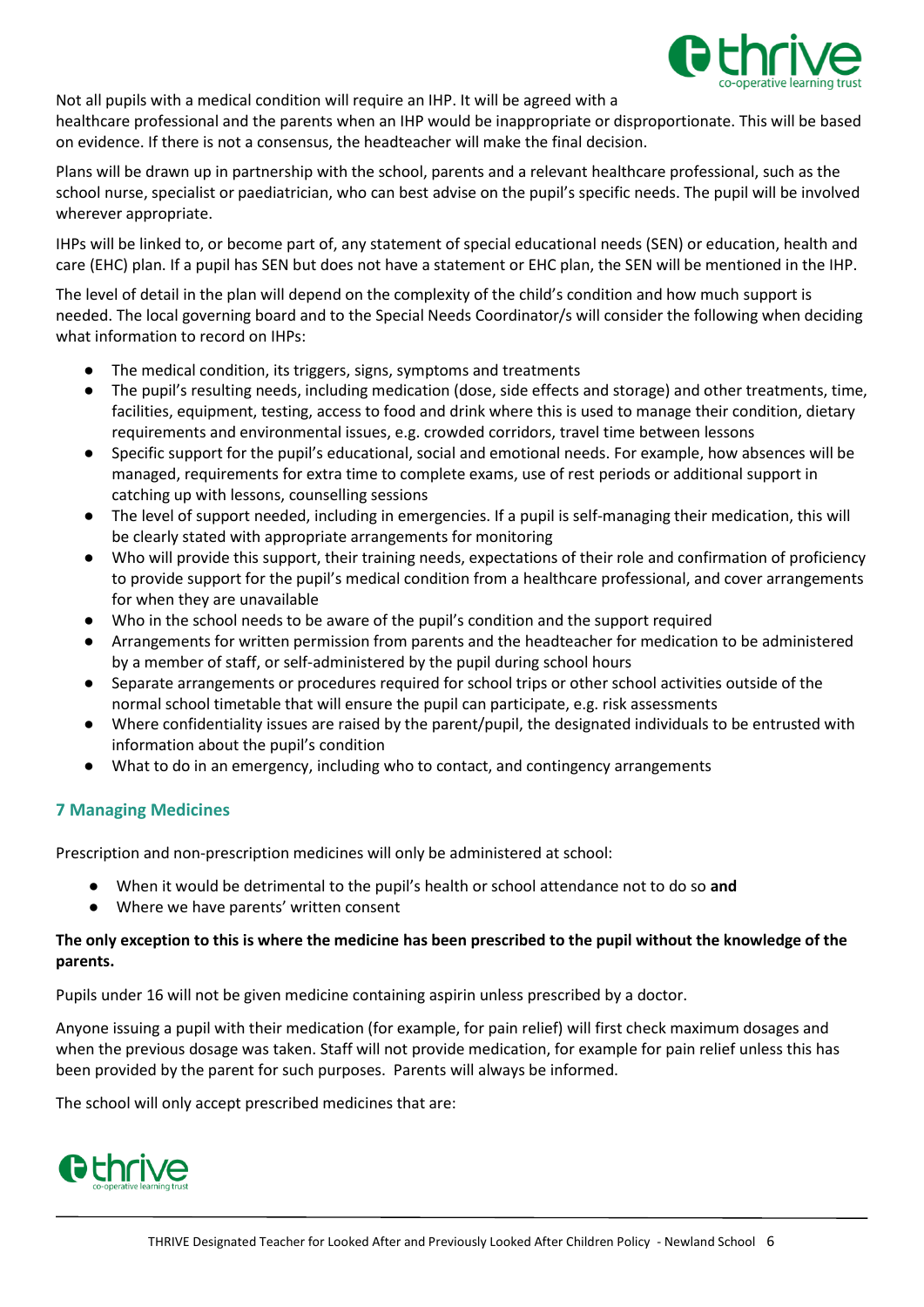

- In-date
- Labelled
- Provided in the original container, as dispensed by the pharmacist, and include instructions for administration, dosage and storage

The school will accept insulin that is inside an insulin pen or pump rather than its original container, but it must be in date.

All medicines will be stored safely. Pupils will be informed about where their medicines are at all times and be able to access them immediately. Medicines and devices such as asthma inhalers, blood glucose testing meters and adrenaline pens will always be readily available to pupils and not locked away.

Medicines will be returned to parents to arrange for safe disposal when no longer required.

## <span id="page-7-0"></span>7.1 Controlled Drugs

[Controlled drugs](http://www.nhs.uk/chq/Pages/1391.aspx?CategoryID=73) are prescription medicines that are controlled under the [Misuse of Drugs Regulations 2001](http://www.legislation.gov.uk/uksi/2001/3998/schedule/1/made) and subsequent amendments, such as morphine or methadone.

A pupil who has been prescribed a controlled drug may have it in their possession if they are competent to do so, but they must not pass it to another pupil to use. All other controlled drugs are kept in a secure cupboard in the school office and only named staff have access.

Controlled drugs will be easily accessible in an emergency and a record of any doses used and the amount held will be kept.

## <span id="page-7-1"></span>7.2 Pupils managing their own needs

Pupils who are competent will be encouraged to take responsibility for managing their own medicines and procedures. This will be discussed with parents and it will be reflected in their IHPs.

Pupils will be allowed to carry their own medicines and relevant devices wherever possible. Staff will not force a pupil to take a medicine or carry out a necessary procedure if they refuse, but will follow the procedure agreed in the IHP and inform parents so that an alternative option can be considered, if necessary.

## <span id="page-7-2"></span>7.3 Unacceptable practice

School staff should use their discretion and judge each case individually with reference to the pupil's IHP, but it is generally not acceptable to:

- Prevent pupils from easily accessing their inhalers and medication, and administering their medication when and where necessary
- Assume that every pupil with the same condition requires the same treatment
- Ignore the views of the pupil or their parents
- Ignore medical evidence or opinion (although this may be challenged)
- Send children with medical conditions home frequently for reasons associated with their medical condition or prevent them from staying for normal school activities, including lunch, unless this is specified in their IHPs
- If the pupil becomes ill, send them to the school office or medical room unaccompanied or with someone unsuitable
- Penalise pupils for their attendance record if their absences are related to their medical condition, e.g. hospital appointments
- Prevent pupils from drinking, eating or taking toilet or other breaks whenever they need to in order to manage their medical condition effectively

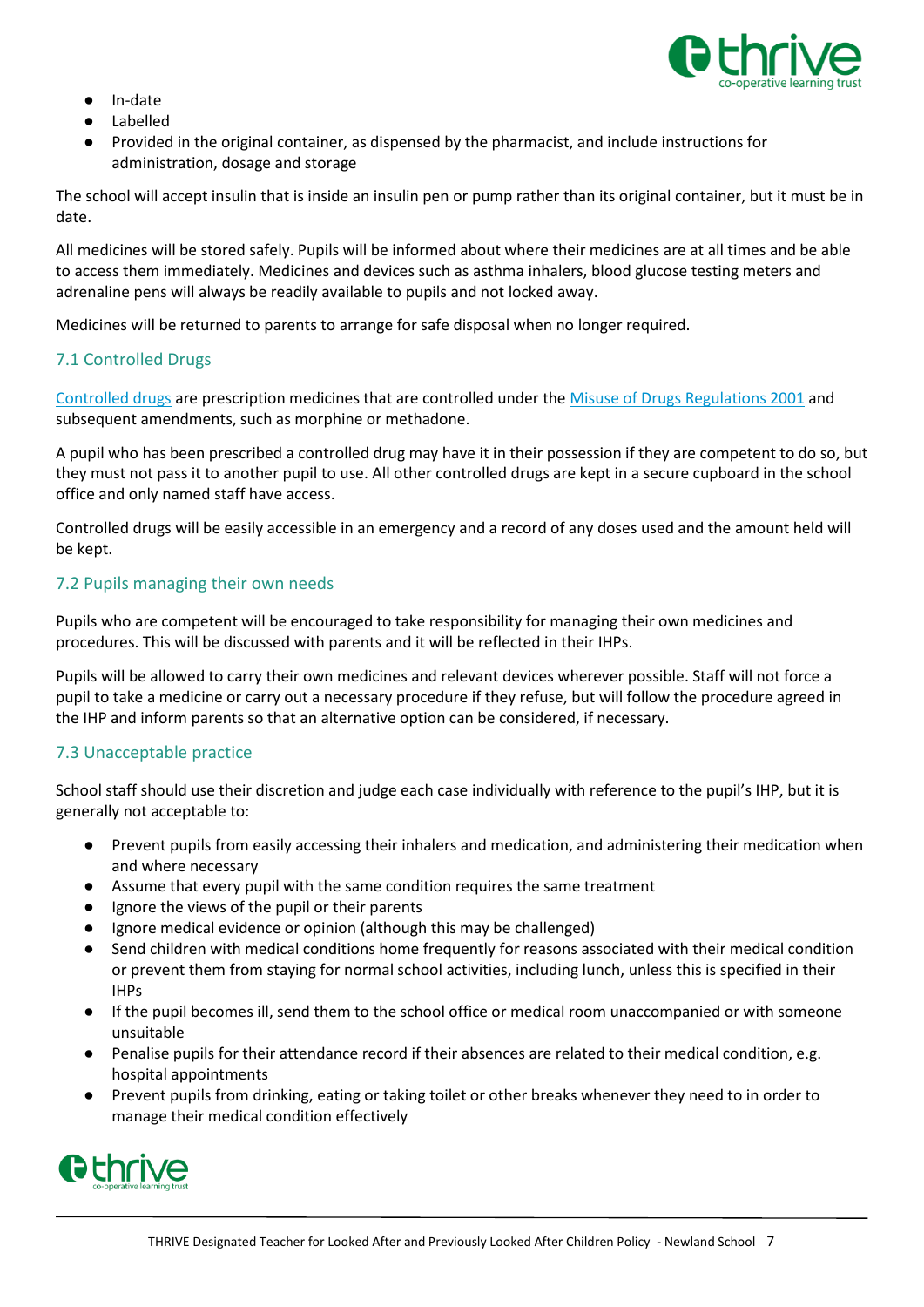

- Require parents, or otherwise make them feel obliged, to attend school to administer medication or provide medical support to their pupil, including with toileting issues. No parent should have to give up working because the school is failing to support their child's medical needs
- Prevent pupils from participating, or create unnecessary barriers to pupils participating in any aspect of school life, including school trips, e.g. by requiring parents to accompany their child
- Administer, or ask pupils to administer, medicine in school toilets

## <span id="page-8-0"></span>**8 Emergency Procedures**

Staff will follow the school's normal emergency procedures (for example, calling 999). All pupils' IHPs will clearly set out what constitutes an emergency and will explain what to do.

If a pupil needs to be taken to hospital, staff will stay with the pupil until the parent arrives, or accompany the pupil to hospital by ambulance.

#### <span id="page-8-1"></span>**9 Training**

Staff who are responsible for supporting pupils with medical needs will receive suitable and sufficient training to do so.

The training will be identified during the development or review of IHPs. Staff who provide support to pupils with medical conditions will be included in meetings where this is discussed.

The relevant healthcare professionals will lead on identifying the type and level of training required and will agree this with the Special Needs Coordinator/s Training will be kept up to date.

Training will:

- Be sufficient to ensure that staff are competent and have confidence in their ability to support the pupils
- Fulfil the requirements in the IHPs
- Help staff to have an understanding of the specific medical conditions they are being asked to deal with, their implications and preventative measures

Healthcare professionals will provide confirmation of the proficiency of staff in a medical procedure, or in providing medication.

All staff will receive training so that they are aware of this policy and understand their role in implementing it, for example, with preventative and emergency measures so they can recognise and act quickly when a problem occurs. This will be provided for new staff during their induction.

#### <span id="page-8-2"></span>**10 Record Keeping**

The local governing board will ensure that written records are kept of all medicine administered to pupils. Parents will be informed if their pupil has been unwell at school.

IHPs are kept in a readily accessible place which all staff are aware of.

#### <span id="page-8-3"></span>**11 Liability and Indemnity**

The local governing board will ensure that the appropriate level of insurance is in place and appropriately reflects the school's level of risk.

The details of the school's insurance policy are undertaken via THRIVE.